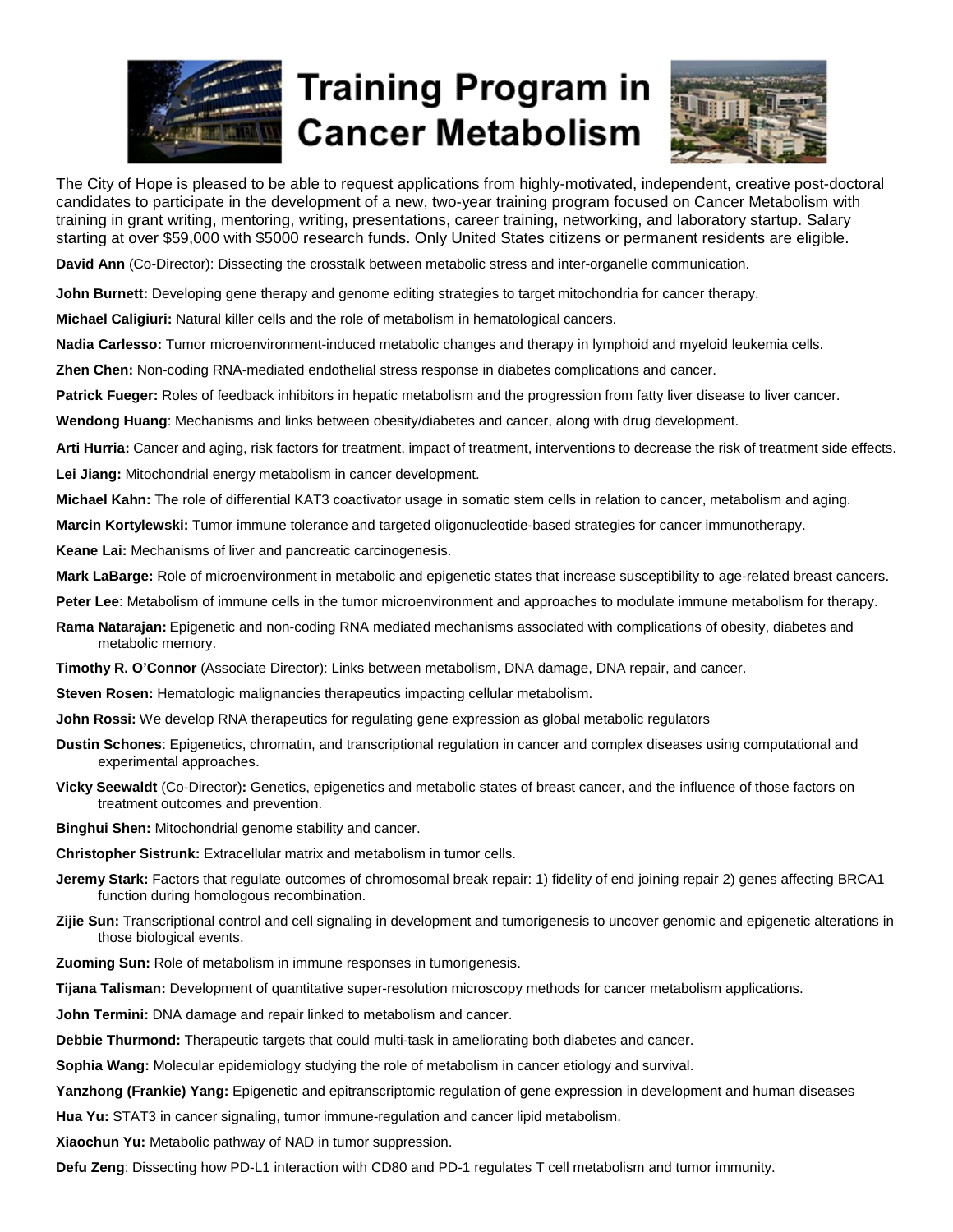

Ann







Caligiuri



 $\mathscr{D}$ 

Jiang



Carlesso



Chen



**Fueger** 



Lai



Huang

LaBarge





Lee



Natarajan



Kahn

O'Connor



Rosen



Rossi



**Schones** 



**Talisman** 



X. Yu









**Sistrunk** 

Wang



**Stark** 



Sun



Yang



H. Yu



Zeng